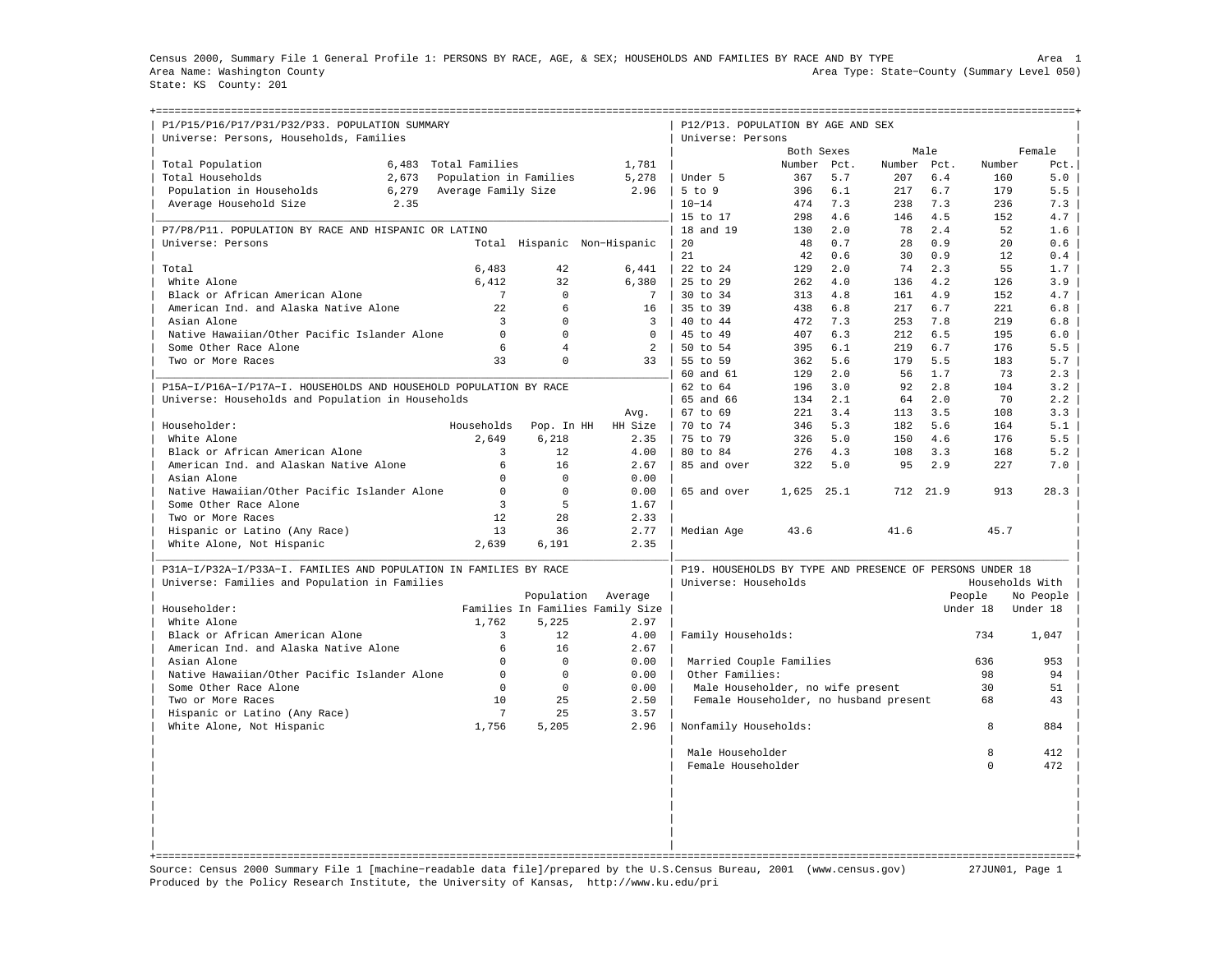State: KS County: 201

Census 2000, Summary File 1 General Profile 2: HOUSEHOLDS & FAMILIES BY TYPE; HOUSEHOLD RELATIONSHIP BY AGE Area 1 Area Name: Washington County Area Type: State−County (Summary Level 050)

+===================================================================================================================================================+

| P34/P35. FAMILY TYPE BY PRESENCE AND AGE  |              |                  | P27/P30. RELATIONSHIP BY HOUSEHOLD TYPE           |       |                | P28. RELATIONSHIP BY HOUSEHOLD TYPE      |                     |
|-------------------------------------------|--------------|------------------|---------------------------------------------------|-------|----------------|------------------------------------------|---------------------|
| OF OWN AND RELATED CHILDREN               |              |                  | Universe: Persons                                 |       |                | FOR THE POPULATION UNDER 18              |                     |
| Universe: Families                        |              |                  |                                                   | Total |                | 65 and Over   Universe: Persons under 18 |                     |
|                                           |              |                  | With Own With Related   Population in Households: | 6,279 | 1,451          |                                          |                     |
|                                           | Children     | Children         | In Family Households:                             | 5,310 | 962            | Total:                                   | 1,535               |
| Married Couple Families:                  | 1,589        | 1,589            | Householder:                                      | 1,781 | 529            | In Households:                           | 1,535               |
| Own Children Under 18:                    | 622          | 634              | Male                                              | 1,561 | 475            | Householder or Spouse                    | 1                   |
| Under 6 Only                              | 130          | 136              | Female                                            | 220   | 54             | Related Child:                           | 1.519               |
| Under 6 and 6 to 17                       | 134          | 137              | Spouse                                            | 1,589 | 389            | Own Child:                               | 1,481               |
| No Own Children Under 18                  | 967          | 955              | Parent                                            | 22    | 20             | In Married Couple Family                 | 1,318               |
|                                           |              |                  | Child:                                            | 1,786 |                | In Other Family                          |                     |
| Other Families:                           |              |                  | Natural born or adopted                           | 1,703 |                | (No Spouse Present):                     | 163                 |
| Male Householder, No Spouse Present       |              |                  | Step                                              | 83    |                | Male Householder                         | 43                  |
| Own Children Under 18:                    | 28           | 30               | Grandchild                                        | 39    |                | Female Householder                       | 120                 |
| Under 6                                   | 6            | 6                | Brother or Sister                                 | 37    |                | Other Relatives:                         | 38                  |
| Under 6 and 6 to 17                       | $\mathbf{1}$ | $\mathbf{1}$     | Other relatives                                   | 24    | 22             | Grandchild                               | 32                  |
| No Own Children Under 18                  | 53           | 51               | Nonrelatives                                      | 32    | 2              | Other relatives                          | 6                   |
| Female Householder, No Spouse Present     |              |                  | In Nonfamily Households:                          | 969   | 489            | Nonrelatives                             | 15                  |
| Own Children Under 18:                    | 61           | 68               | Male Householder:                                 | 420   | 140            | In Group Quarters                        | $\circ$             |
| Under 6 Only                              | 9            | 11               | Living alone                                      | 374   | 134            | Institutional                            | $\circ$             |
| Under 6 and 6 to 17                       | 14           | 14               | Not living alone                                  | 46    | 6              | Noninstitutional                         | $\mathsf{O}\xspace$ |
| No Own Children Under 18                  | 50           | 43               | Female Householder:                               | 472   | 343            |                                          |                     |
|                                           |              |                  | Living alone                                      | 461   | 342            |                                          |                     |
|                                           |              |                  | Not living alone                                  | 11    | $\mathbf{1}$   | P18. HOUSEHOLD SIZE, HOUSEHOLD TYPE      |                     |
|                                           |              |                  | Nonrelatives                                      | 77    | 6              | AND PRESENCE OF OWN CHILDREN             |                     |
|                                           |              |                  |                                                   |       |                | Universe: Households                     |                     |
|                                           |              |                  |                                                   |       |                |                                          |                     |
| P21. HOUSEHOLD TYPE BY AGE OF HOUSEHOLDER |              |                  | Pop. in Group Quarters:                           | 204   | 174            |                                          |                     |
| Universe: Households                      |              |                  | Institutional                                     | 181   | 173            | 1-Person Households:                     | 835                 |
|                                           |              |                  | Noninstitutional                                  | 23    | $\mathbf{1}$   | Male Householder                         | 374                 |
|                                           | Family       | Nonfamily        |                                                   |       |                | Female Householder                       | 461                 |
| Householder Age:                          | Households   | Households<br>35 |                                                   |       |                | 2 or More Person Households:             | 1,838               |
| 15 to 24                                  | 36           |                  | PCT14. HOUSEHOLDS BY SEX OF UNMARRIED PARTNERS    |       |                | Family Households:                       | 1,781               |
| 25 to 34                                  | 196          | 94               | Universe: Households                              |       |                | Married couple families:                 | 1,589               |
| 35 to 44                                  | 374          | 104              |                                                   |       |                | With Own Child. Under 18                 | 622                 |
| 45 to 54                                  | 365          | 80               | Unmarried Partner Households:                     |       | 43             | No Own Child. Under 18                   | 967                 |
| 55 to 64                                  | 281          | 96               | Male householder and male partner                 |       | $\overline{3}$ | Other Families                           |                     |
| 65 to 74                                  | 289          | 142              | Male householder and female partner               |       | 25             | (No spouse present):                     | 192                 |
| 75 to 84                                  | 192          | 207              | Female householder and female partner             |       | $\overline{4}$ | Male Householder:                        | 81                  |
| 85 and over                               | 48           | 134              | Female householder and male partner               |       | 11             | With Own Child. Under 18                 | 28                  |
|                                           |              |                  | All Other Households                              |       | 2,630          | No Own Child. Under 18                   | 53                  |
|                                           |              |                  |                                                   |       |                | Female Householder                       | 111                 |
|                                           |              |                  |                                                   |       |                | With Own Child. Under 18                 | 61                  |
|                                           |              |                  |                                                   |       |                | No Own Child. Under 18                   | 50                  |
|                                           |              |                  |                                                   |       |                | Nonfamily Households:                    | 57                  |
|                                           |              |                  |                                                   |       |                | Male Householder                         | 46                  |
|                                           |              |                  |                                                   |       |                | Female Householder                       | 11                  |
|                                           |              |                  |                                                   |       |                |                                          |                     |
|                                           |              |                  |                                                   |       |                |                                          |                     |
|                                           |              |                  |                                                   |       |                |                                          |                     |
|                                           |              |                  |                                                   |       |                |                                          |                     |
|                                           |              |                  |                                                   |       |                |                                          |                     |
|                                           |              |                  |                                                   |       |                |                                          |                     |
|                                           |              |                  |                                                   |       |                |                                          |                     |
|                                           |              |                  |                                                   |       |                |                                          |                     |
|                                           |              |                  |                                                   |       |                |                                          |                     |
|                                           |              |                  |                                                   |       |                |                                          |                     |

Source: Census 2000 Summary File 1 [machine−readable data file]/prepared by the U.S.Census Bureau, 2001 (www.census.gov) 27JUN01, Page 2 Produced by the Policy Research Institute, the University of Kansas, http://www.ku.edu/pri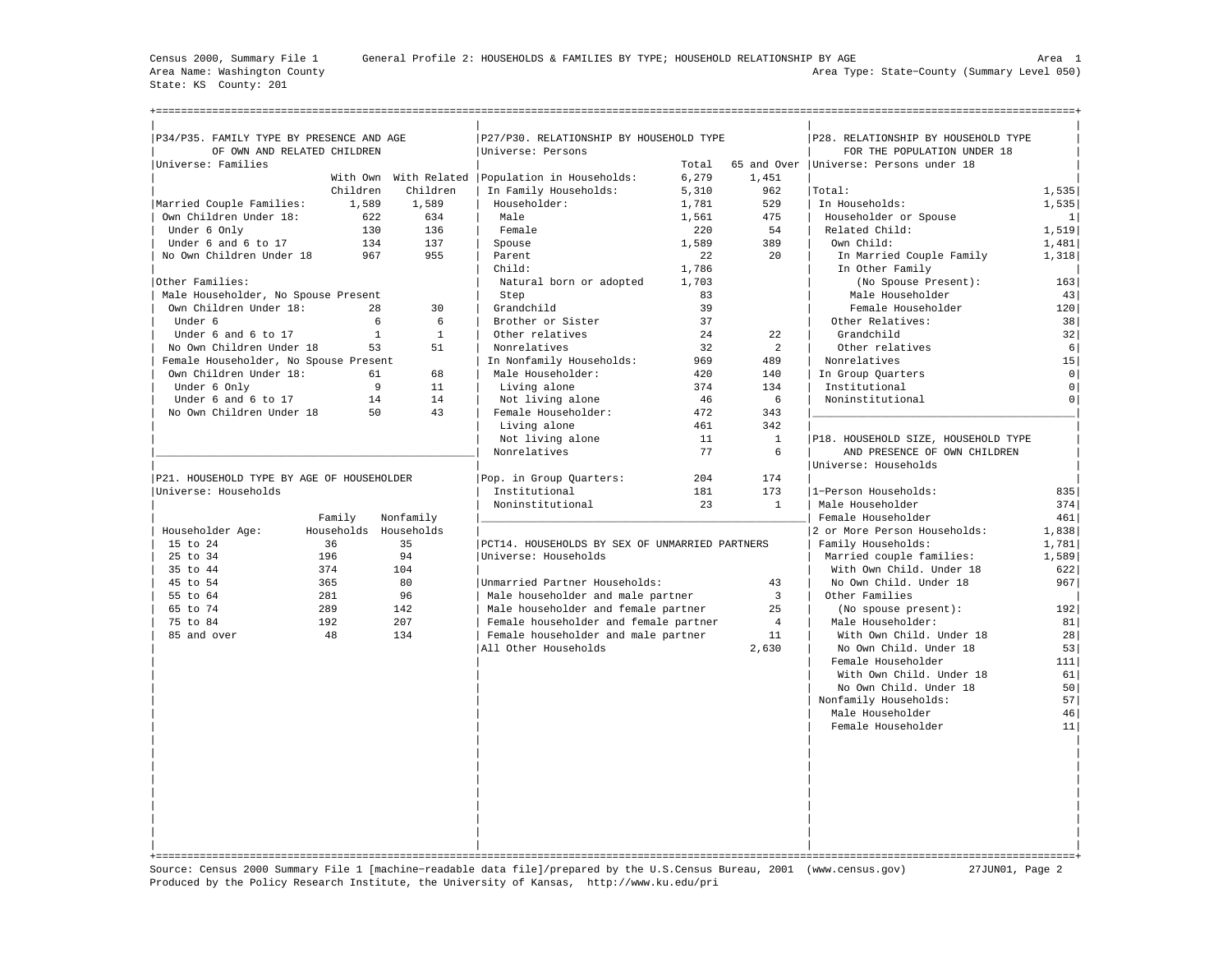Census 2000, Summary File 1 General Profile 3: HOUSING UNIT TENURE, VACANCY TYPE, HOUSEHOLD SIZE, HOUSEHOLDER RACE/AGE Area 1 Area Name: Washington County Area Type: State−County (Summary Level 050) State: KS County: 201

+===================================================================================================================================================+

|                                                                  | H1/H3/H4/H5/H10/H11/H12. HOUSING UNITS AND HOUSEHOLD<br>POPULATION BY TENURE; VACANCY STATUS BY TYPE<br>Universe: Housing Units and Population |         |          |                    |              |                  |                | P26/H13. HOUSEHOLD SIZE BY HOUSEHOLD TYPE<br>Universe: Households |                           |                                                   |        |                      |                         |                         |  |
|------------------------------------------------------------------|------------------------------------------------------------------------------------------------------------------------------------------------|---------|----------|--------------------|--------------|------------------|----------------|-------------------------------------------------------------------|---------------------------|---------------------------------------------------|--------|----------------------|-------------------------|-------------------------|--|
|                                                                  |                                                                                                                                                |         |          |                    |              |                  |                |                                                                   |                           |                                                   |        |                      |                         |                         |  |
| Universe:                                                        | Units                                                                                                                                          | Percent |          | Population HH Size | Average      | Household Size   |                | Total                                                             |                           | Family<br>Households Percent Households Percent   |        |                      | Nonfamily<br>Households | Percent                 |  |
| Total:                                                           | 3,142                                                                                                                                          | 100.0   |          |                    |              | 1-Person         |                | 835                                                               | 31.2                      | N/A                                               |        |                      | 835                     | 93.6                    |  |
| Occupied                                                         | 2,673                                                                                                                                          | 85.1    | 6,279    |                    | 2.35         | 2-Person         |                | 989                                                               | 37.0                      | 944                                               | 53.0   |                      | 45                      | 5.0                     |  |
| Owner occupied                                                   | 2.124                                                                                                                                          | 67.6    | 5,071    |                    | 2.39         | 3-Person         |                | 312                                                               | 11.7                      | 304                                               | 17.1   |                      | 8                       | 0.9                     |  |
| Renter occupied                                                  | 549                                                                                                                                            | 17.5    | 1,208    |                    | 2.20         | 4-Person         |                | 288                                                               | 10.8                      | 286                                               | 16.1   |                      | $\mathfrak{D}$          | 0.2                     |  |
| Vacant                                                           | 469                                                                                                                                            | 14.9    |          |                    |              | 5-Person         |                | 153                                                               | 5.7                       | 152                                               |        | 8.5                  | $\mathbf{1}$            | 0.1                     |  |
| For rent                                                         | 82                                                                                                                                             | 2.6     |          |                    |              | 6-Person         |                | 71                                                                | 2.7                       | 71                                                |        | 4.0                  | $\Omega$                | 0.0                     |  |
| For sale only                                                    | 50                                                                                                                                             | 1.6     |          |                    |              | 7 or more Person |                | 2.5                                                               | 0.9                       | 2.4                                               |        | 1.3                  | $\mathbf{1}$            | 0.1                     |  |
| Rented or sold,                                                  |                                                                                                                                                |         |          |                    |              |                  |                |                                                                   |                           |                                                   |        |                      |                         |                         |  |
| not occupied                                                     | 17                                                                                                                                             | 0.5     |          |                    |              |                  |                |                                                                   |                           |                                                   |        |                      |                         |                         |  |
| Seasonal, recreational, or                                       |                                                                                                                                                |         |          |                    |              |                  |                |                                                                   |                           |                                                   |        |                      |                         |                         |  |
| occasional use                                                   | 45                                                                                                                                             | 1.4     |          |                    |              |                  |                |                                                                   |                           |                                                   |        |                      |                         |                         |  |
| For migrant worker                                               | $\Omega$                                                                                                                                       | 0.0     |          |                    |              |                  |                |                                                                   |                           |                                                   |        |                      |                         |                         |  |
| Other                                                            | 275                                                                                                                                            | 8.8     |          |                    |              |                  |                |                                                                   |                           |                                                   |        |                      |                         |                         |  |
| H6/H7. HOUSING UNITS BY HOUSEHOLDER'S RACE BY HISPANIC OR LATINO |                                                                                                                                                |         |          |                    |              |                  |                |                                                                   |                           | PCT15. NONRELATIVES BY HOUSEHOLD TYPE             |        |                      |                         |                         |  |
| Universe: Occupied Housing Units                                 |                                                                                                                                                |         |          |                    |              |                  |                |                                                                   |                           | Universe: Nonrelatives                            |        |                      |                         |                         |  |
| Race of Householder                                              |                                                                                                                                                |         |          | Total              |              | Hispanic         |                |                                                                   | Non-Hispanic Nonrelatives |                                                   |        | Family<br>Households |                         | Nonfamily<br>Households |  |
| Total                                                            |                                                                                                                                                |         | 2.673    | 100.0              | 13           | 100.0            | 2,660          | 100.0                                                             |                           | Roomer or boarder                                 |        | $\mathcal{L}$        |                         | 6                       |  |
| White Alone                                                      |                                                                                                                                                |         | 2,649    | 99.1               | 10           | 76.9             | 2,639          | 99.2                                                              |                           | Housemate or roommate                             |        | $\overline{4}$       |                         | 19                      |  |
| Black/African American Alone                                     |                                                                                                                                                |         | 3        | 0.1                | $\Omega$     | 0.0              |                | $\overline{3}$<br>0.1                                             |                           | Unmarried partner                                 |        | 16                   |                         | 27                      |  |
| American Ind./Alaska Native Alone                                |                                                                                                                                                |         | 6        | 0.2                | $\mathbf{1}$ | 7.7              |                | 5<br>0.2                                                          | Foster child              |                                                   |        | $\Omega$             |                         | <sup>1</sup>            |  |
| Asian Alone                                                      |                                                                                                                                                |         | $\Omega$ | 0.0                | $\Omega$     | 0.0              |                | $\Omega$<br>0.0                                                   |                           | Other nonrelatives                                |        | 10                   |                         | 2.4                     |  |
| Native Hawaiian/Other                                            |                                                                                                                                                |         |          |                    |              |                  |                |                                                                   |                           |                                                   |        |                      |                         |                         |  |
| Pacific Islander Alone                                           |                                                                                                                                                |         | $\Omega$ | 0.0                | $\Omega$     | 0.0              |                | $\Omega$<br>0.0                                                   |                           |                                                   |        |                      |                         |                         |  |
| Some Other Race Alone                                            |                                                                                                                                                |         | 3        | 0.1                | 2            | 15.4             |                | $\mathbf{1}$<br>0.0                                               |                           |                                                   |        |                      |                         |                         |  |
| Two or More Races                                                |                                                                                                                                                |         | 12       | 0.4                | $\Omega$     | 0.0              |                | 12.<br>0.5                                                        |                           |                                                   |        |                      |                         |                         |  |
| H14. HOUSING UNITS BY HOUSEHOLDER'S RACE BY TENURE               |                                                                                                                                                |         |          |                    |              |                  |                |                                                                   |                           | H16. HOUSING UNITS BY HOUSEHOLDER'S AGE BY TENURE |        |                      |                         |                         |  |
| Universe: Occupied Housing Units                                 |                                                                                                                                                |         |          |                    |              |                  |                |                                                                   |                           | Universe: Occupied Housing Units                  |        |                      |                         |                         |  |
| Race of Householder                                              |                                                                                                                                                |         |          | Owner Occupied     |              |                  |                | Renter Occupied                                                   |                           | Age of Householder Owner Occupied                 |        |                      |                         | Renter Occupied         |  |
|                                                                  |                                                                                                                                                |         |          | Number             | Pct.         |                  | Number         | Pct.                                                              |                           |                                                   | Number | Pct.                 | Number                  | Pct.                    |  |
| Total                                                            |                                                                                                                                                |         |          | 2.124              | 100.0        |                  | 549            | 100.0                                                             | 15 to 24                  |                                                   | 27     | 1.3                  | 44                      | 8.0                     |  |
| White Alone                                                      |                                                                                                                                                |         |          | 2,105              | 99.1         |                  | 544            | 99.1                                                              | $25 \text{ to } 34$       |                                                   | 180    | 8.5                  | 110                     | 20.0                    |  |
| Black/African American Alone                                     |                                                                                                                                                |         |          | 3                  | 0.1          |                  | $\mathbf 0$    | $0.0$                                                             | 35 to 44                  |                                                   | 350    | 16.5                 | 128                     | 23.3                    |  |
| American Ind./Alaska Native Alone                                |                                                                                                                                                |         |          | $\overline{4}$     | 0.2          |                  | $\overline{a}$ | 0.4                                                               | 45 to 54                  |                                                   | 369    | 17.4                 | 76                      | 13.8                    |  |
| Asian Alone                                                      |                                                                                                                                                |         |          | $\mathbf 0$        | 0.0          |                  | $\mathbf 0$    | 0.0                                                               | 55 to 64                  |                                                   | 328    | 15.4                 | 49                      | $8.9$                   |  |
| Native Hawaiian/Other Pacific Islander Alone                     |                                                                                                                                                |         |          | $\Omega$           | 0.0          |                  | $\Omega$       | 0.0                                                               | 65 to 74                  |                                                   | 388    | 18.3                 | 43                      | 7.8                     |  |
| Some Other Race Alone                                            |                                                                                                                                                |         |          | $\mathbf{1}$       | 0.0          |                  | $\overline{a}$ | 0.4                                                               | 75 to 84                  |                                                   | 338    | 15.9                 | 61                      | 11.1                    |  |
| Two or More Races                                                |                                                                                                                                                |         |          | 11                 | 0.5          |                  | $\mathbf{1}$   | $0.2$                                                             | 85 and over               |                                                   | 144    | 6.8                  | 38                      | 6.9                     |  |
|                                                                  |                                                                                                                                                |         |          |                    |              |                  |                |                                                                   |                           |                                                   |        |                      |                         |                         |  |
|                                                                  |                                                                                                                                                |         |          |                    |              |                  |                |                                                                   |                           |                                                   |        |                      |                         |                         |  |
|                                                                  |                                                                                                                                                |         |          |                    |              |                  |                |                                                                   |                           |                                                   |        |                      |                         |                         |  |
|                                                                  |                                                                                                                                                |         |          |                    |              |                  |                |                                                                   |                           |                                                   |        |                      |                         |                         |  |
|                                                                  |                                                                                                                                                |         |          |                    |              |                  |                |                                                                   |                           |                                                   |        |                      |                         |                         |  |
|                                                                  |                                                                                                                                                |         |          |                    |              |                  |                |                                                                   |                           |                                                   |        |                      |                         |                         |  |

Source: Census 2000 Summary File 1 [machine−readable data file]/prepared by the U.S.Census Bureau, 2001 (www.census.gov) 27JUN01, Page 3 Produced by the Policy Research Institute, the University of Kansas, http://www.ku.edu/pri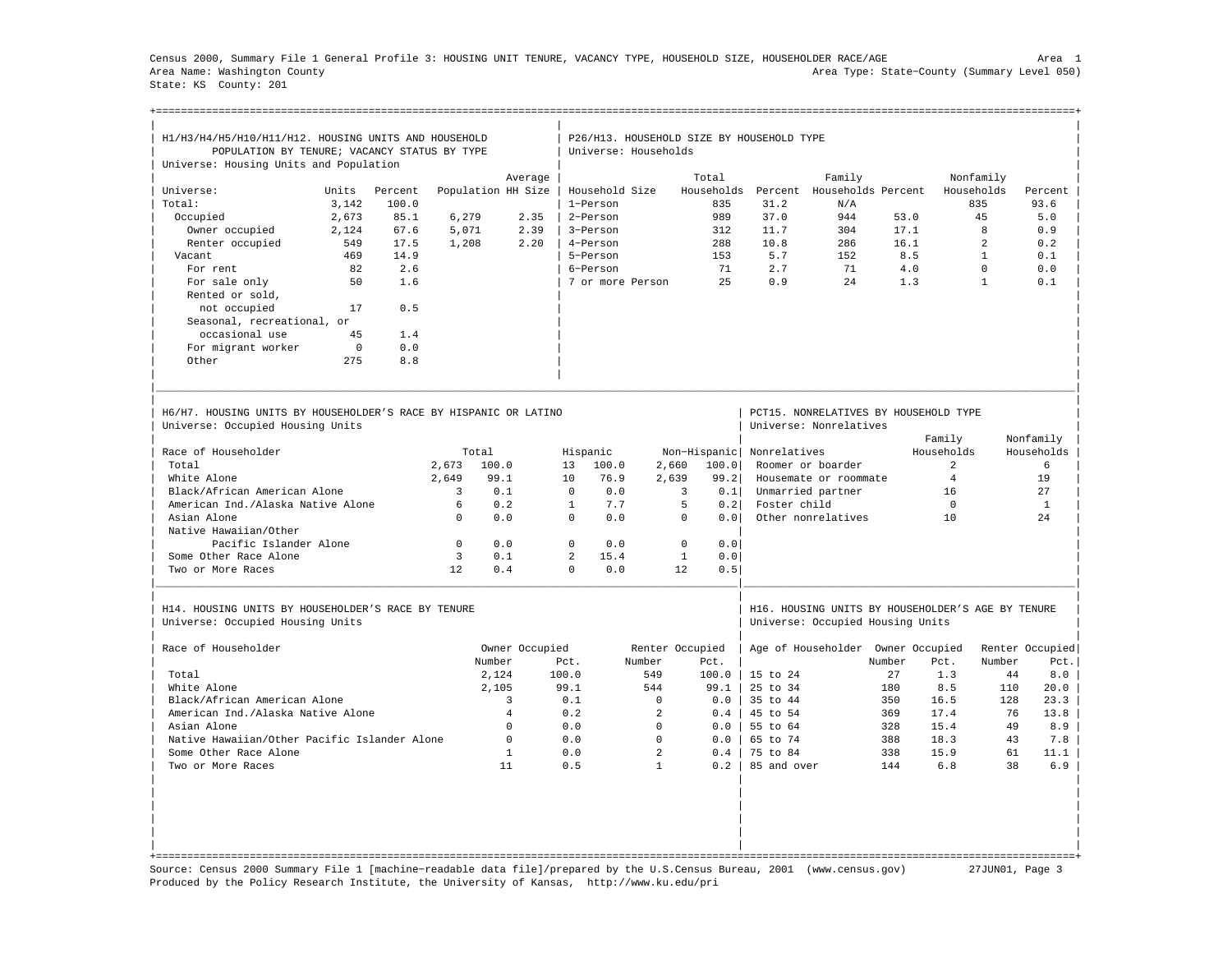Census 2000, Summary File 1 Supplementary Profile 1: POPULATION UNDER 20; GROUP QUARTERS SUMMARY; AND OWN CHILDREN Area 1 Area Name: Washington County Area Type: State−County (Summary Level 050) State: KS County: 201

+===================================================================================================================================================+

| Universe: Population Under 20 Years                     |            |                  |                                      |                    |             |                          | P38. GROUP QUARTERS POPULATION BY SEX BY AGE BY G.Q. TYPE |                                |                            |                      |                            |                             |
|---------------------------------------------------------|------------|------------------|--------------------------------------|--------------------|-------------|--------------------------|-----------------------------------------------------------|--------------------------------|----------------------------|----------------------|----------------------------|-----------------------------|
|                                                         |            |                  |                                      |                    |             |                          | Universe: Population in Group Quarters                    |                                |                            |                      |                            |                             |
|                                                         | Total Pct. |                  |                                      | Male Pct.          | Female Pct. |                          |                                                           |                                |                            | Pct of               |                            | Pct of                      |
| Total                                                   | 1,665 100  |                  | 886                                  | 100                | 779         | 100                      |                                                           | Total                          |                            | Male Total           | Female                     | Total                       |
| Under 1                                                 | 71         | 4.3              | 38                                   | 4.3                | 33          | 4.2                      | Total                                                     | 204                            | 58                         | 28.4                 | 146                        | 71.6                        |
| 1 year                                                  |            | 81 4.9           | 55                                   | 6.2                |             | $26 \quad 3.3$           | Under 18 years:                                           | $\circ$                        | $\Omega$                   | $\mathbf{r}$         | $\mathbf 0$                | $\ddot{\phantom{a}}$        |
| 2 years                                                 |            | 73 4.4           |                                      | $35 \quad 4.0$     |             | 38 4.9                   | Institutionalized population:                             | $\mathsf{O}\xspace$<br>$\circ$ | $\mathbf 0$<br>$\mathbf 0$ | $\ddot{\phantom{a}}$ | $\mathbf 0$<br>$\mathbf 0$ | $\ddot{\phantom{a}}$        |
| 3 years                                                 | 84         | 5.0              | 47                                   | 5.3                |             | 37 4.7                   | Correctional institutions                                 |                                |                            | $\ddot{\phantom{a}}$ |                            | $\mathbb{Z}^2$              |
| 4 years                                                 |            | 58 3.5           |                                      | 32 3.6             |             | $26 \quad 3.3$<br>38 4.9 | Nursing homes                                             | $\mathsf{O}\xspace$            | $\circ$<br>$\Omega$        | $\mathbf{r}$         | 0                          | $\mathcal{L}^{\pm}$         |
| 5 years                                                 |            | 74 4.4           | 36                                   | 4.1                |             |                          | Other institutions                                        | 0                              |                            | $\mathbb{Z}^2$       | 0                          | $\mathcal{L}^{\pm}$         |
| 6 years                                                 | 74         | 4.4              | 35                                   | 4.0                | 39          | 5.0<br>36, 4.6           | Non-Institutional population:                             | 0                              | $\mathbf 0$                | $\ddot{\phantom{a}}$ | 0                          | $\Box$                      |
| 7 years                                                 |            | 81 4.9<br>87 5.2 |                                      | 45 5.1<br>52 5.9   |             | 4.5                      | College dormitories                                       | $\circ$<br>$\circ$             | $\mathbf 0$<br>$\Omega$    | $\ddot{\phantom{a}}$ | 0<br>0                     | $\mathbb{Z}^2$              |
| 8 years                                                 |            |                  |                                      |                    | 35          |                          | Military quarters                                         |                                |                            | $\ddot{\phantom{a}}$ |                            | $\Box$                      |
| 9 years                                                 | 80         | 4.8              |                                      | 49 5.5             |             | $31 \quad 4.0$           | Other noninstitutional G.O.                               | $\circ$                        | $\mathbf 0$                | $\mathbf{r}$         | 0                          | $\ddot{\phantom{a}}$        |
| 10 years                                                | 101        | $6.1$            |                                      | 53 6.0             |             | 48 6.2                   | 18 to 64 years:                                           | 30                             | 11                         | 36.7                 | 19                         | 63.3                        |
| 11 years                                                | 96         | 5.8              |                                      | 40 4.5             |             | 56 7.2                   | Institutionalized population:                             | 8                              | $\overline{3}$             | 37.5                 | 5                          | 62.5                        |
| 12 years                                                |            | 94 5.6           |                                      | 51 5.8             |             | 43 5.5                   | Correctional institutions                                 | $\mathsf{O}\xspace$            | $\mathsf 0$                | $\sim$               | 0                          | $\mathbf{L}^{\text{max}}$   |
| 13 years                                                |            | 92 5.5           |                                      | 47 5.3             |             | 45 5.8                   | Nursing homes                                             | 8                              | 3                          | 37.5                 | 5                          | 62.5                        |
| 14 years                                                |            | 91 5.5           |                                      | 47 5.3             |             | 44 5.6                   | Other institutions                                        | $\circ$                        | $\Omega$                   | $\sim$               | $\Omega$                   | $\sim$                      |
| 15 years                                                | 90         | 5.4              | 39                                   | 4.4                |             | 51 6.5                   | Non-Institutional population:                             | 22                             | 8                          | 36.4                 | 14                         | 63.6                        |
| 16 years                                                |            | 94 5.6           | 49                                   | 5.5                |             | 45 5.8                   | College dormitories                                       | $\circ$                        | $\Omega$                   | $\ddot{\phantom{a}}$ | $\circ$                    | $\mathbf{r}$                |
| 17 years                                                |            | 114 6.8          |                                      | 58 6.5             |             | 56 7.2                   | Military quarters                                         | $\circ$                        | $\mathbf 0$                | $\sim$               | $\mathbf 0$                | $\sim$                      |
| 18 years                                                | 76         | 4.6              |                                      | 49 5.5             |             | 27, 3.5                  | Other noninstitutional G.O.                               | 22                             | 8                          | 36.4                 | 14                         | 63.6                        |
| 19 years                                                |            | 54 4.8           |                                      | 29 3.3             |             | $25 \quad 3.2$           | 65 Years and over:                                        | 174                            | 47                         | 27.0                 | 127                        | 73.0                        |
|                                                         |            |                  |                                      |                    |             |                          | Institutionalized population:                             | 173                            | 47                         | 27.2                 | 126                        | 72.8                        |
|                                                         |            |                  |                                      |                    |             |                          | Correctional institutions                                 | $\mathbf 0$                    | $\mathbf 0$                | $\mathbf{r}$         | $\mathbf 0$                | $\mathbf{r}$                |
| P36. OWN CHILDREN UNDER 18 YEARS BY FAMILY TYPE AND AGE |            |                  |                                      |                    |             |                          | Nursing homes                                             | 144                            | 34                         | 23.6                 | 110                        | 76.4                        |
| Universe: Own Children Under 18 Years                   |            |                  |                                      |                    |             |                          | Other institutions                                        | 29                             | 13                         | 44.8                 | 16                         | 55.2                        |
|                                                         |            |                  |                                      |                    |             |                          | Non-Institutional population:                             | $\mathbf{1}$                   | $\circ$                    | 0.0                  |                            | 1 100.0                     |
|                                                         |            |                  |                                      | In Male            |             | In Female                | College dormitories                                       | $\mathbf 0$                    | $\circ$                    | $\sim$               | 0                          | $\mathcal{L}^{\mathcal{L}}$ |
|                                                         |            |                  | In Married Householder, Householder, |                    |             |                          | Military quarters                                         | $\mathsf{O}\xspace$            | $\circ$                    | $\sim$               | 0                          | $\mathbf{r}$                |
|                                                         |            |                  | Couple                               | No Wife No Husband |             |                          | Other noninstitutional G.O.                               | $\mathbf{1}$                   | $\Omega$                   | 0.0                  |                            | 1 100.0                     |
|                                                         |            | Total            | Families                             | Families           |             | Families                 |                                                           |                                |                            |                      |                            |                             |
| Total < 18 Years:                                       |            | 1,481            | 1,318                                | 43                 |             | 120                      |                                                           |                                |                            |                      |                            |                             |
| Under 3 Years                                           |            | 211              | 198                                  | $\overline{4}$     |             | 9                        |                                                           |                                |                            |                      |                            |                             |
| 3 and 4 Years                                           |            | 139              | 124                                  | $\overline{4}$     |             | 11                       |                                                           |                                |                            |                      |                            |                             |
| 5 Years                                                 |            | 71               | 61                                   | $\mathbf{1}$       |             | 9                        |                                                           |                                |                            |                      |                            |                             |
| 6 to 11 Years                                           |            | 502              | 441                                  | 15                 |             | 46                       |                                                           |                                |                            |                      |                            |                             |
| 12 to 17 Years                                          |            | 558              | 494                                  | 19                 |             | 45                       |                                                           |                                |                            |                      |                            |                             |
|                                                         |            |                  |                                      |                    |             |                          |                                                           |                                |                            |                      |                            |                             |
|                                                         |            |                  |                                      |                    |             |                          |                                                           |                                |                            |                      |                            |                             |
|                                                         |            |                  |                                      |                    |             |                          |                                                           |                                |                            |                      |                            |                             |
|                                                         |            |                  |                                      |                    |             |                          |                                                           |                                |                            |                      |                            |                             |
|                                                         |            |                  |                                      |                    |             |                          |                                                           |                                |                            |                      |                            |                             |
|                                                         |            |                  |                                      |                    |             |                          |                                                           |                                |                            |                      |                            |                             |
|                                                         |            |                  |                                      |                    |             |                          |                                                           |                                |                            |                      |                            |                             |
|                                                         |            |                  |                                      |                    |             |                          |                                                           |                                |                            |                      |                            |                             |
|                                                         |            |                  |                                      |                    |             |                          |                                                           |                                |                            |                      |                            |                             |
|                                                         |            |                  |                                      |                    |             |                          |                                                           |                                |                            |                      |                            |                             |

| | +===================================================================================================================================================+ Source: Census 2000 Summary File 1 [machine−readable data file]/prepared by the U.S.Census Bureau, 2001 (www.census.gov) 27JUN01, Page 4 Produced by the Policy Research Institute, the University of Kansas, http://www.ku.edu/pri

| | | |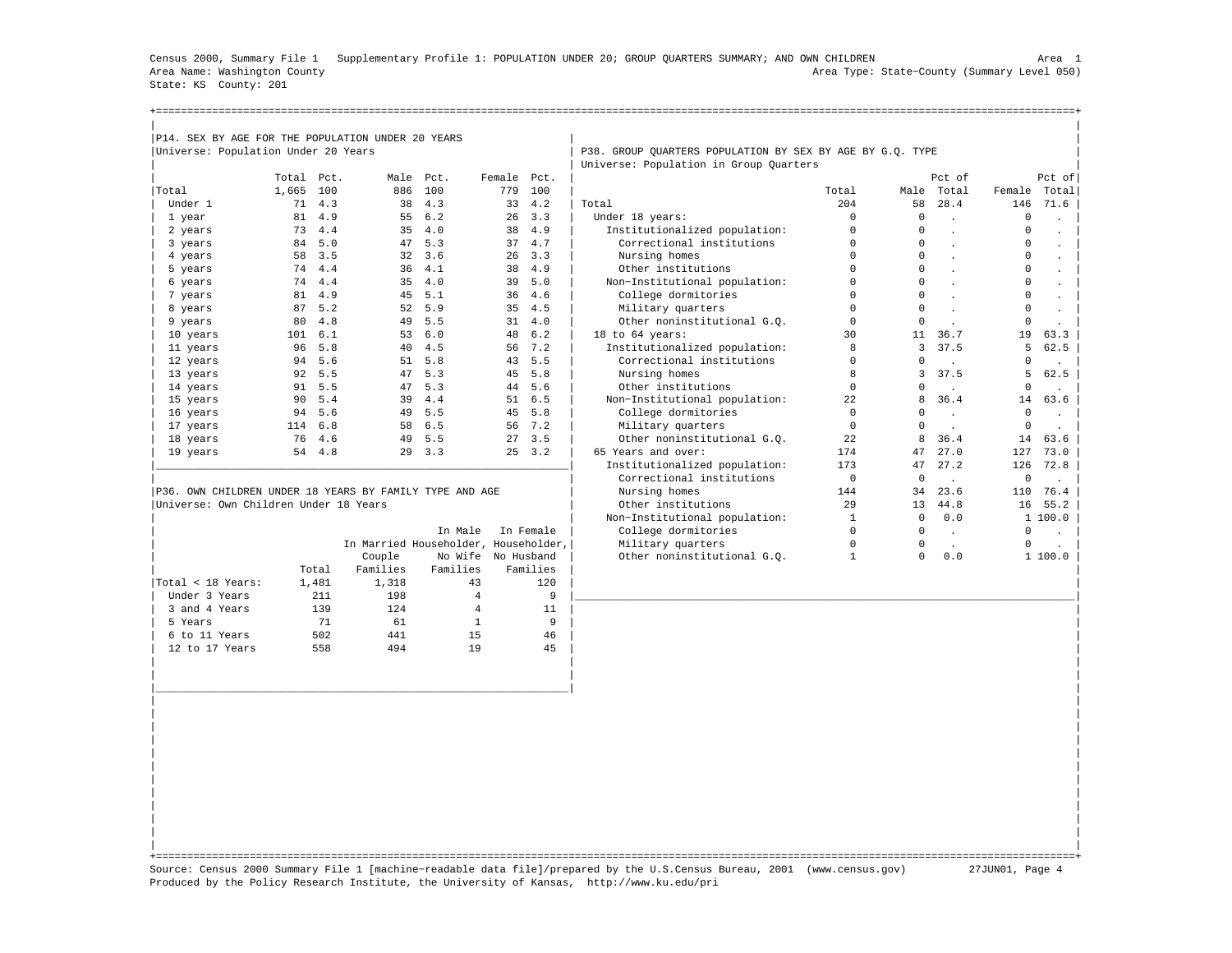Census 2000, Summary File 1 Supplementary Profile 2: HOUSEHOLD CHARACTERISTICS: SIZE, TYPE, & AGE OF HOUSEHOLD MEMBERS Area 1 Area Name: Washington County Area Type: State−County (Summary Level 050) State: KS County: 201

| P22/23/24. HOUSEHOLDS BY PRESENCE OF PEOPLE 60(65/75) YEARS AND OVER, HOUSEHOLD SIZE AND |             |       |                               |              |                               |                     |                                      | P25. HOUSEHOLDS BY PRESENCE OF |               |
|------------------------------------------------------------------------------------------|-------------|-------|-------------------------------|--------------|-------------------------------|---------------------|--------------------------------------|--------------------------------|---------------|
| HOUSEHOLD TYPE<br>Universe: Households                                                   |             |       |                               |              |                               |                     | NONRELATIVES<br>Universe: Households |                                |               |
|                                                                                          |             |       |                               |              |                               |                     |                                      |                                |               |
|                                                                                          | $60+$ Years | Pct.  | 65+ Years                     | Pct.         | 75+ Years                     | Pct.                | Total                                |                                | 2,673         |
| Total                                                                                    | 2,673       | 100.0 | 2,673                         | 100.0        | 2,673                         | 100.0               |                                      | Households with one or         |               |
| Households w/ one or more over 60/65/75:                                                 | 1,227       | 45.9  | 1,042                         | 39.0         | 613                           | 22.9                |                                      | more non-relatives             | 89            |
| 1-person households                                                                      | 525         |       | 476                           |              | 339                           |                     |                                      |                                |               |
| 2-or-more person households:                                                             | 702         |       | 566                           |              | 274                           |                     | Households with no                   |                                |               |
| Family households                                                                        | 691         |       | 556                           |              | 272                           |                     | non-relatives                        |                                | 2,584         |
| Non-family households                                                                    | 11          |       | 10                            |              | 2                             |                     |                                      |                                |               |
| Households with no people over 60/65/75:                                                 | 1,446       | 54.1  | 1,631                         | 61.0         | 2,060                         | 77.1                |                                      |                                |               |
| 1-person households                                                                      | 310         |       | 359                           |              | 496                           |                     |                                      |                                |               |
| 2-or-more person households:                                                             | 1,136       |       | 1,272                         |              | 1,564                         |                     |                                      |                                |               |
| Family households                                                                        | 1,090       |       | 1,225                         |              | 1,509                         |                     |                                      |                                |               |
| Non-family households                                                                    | 46          |       | 47                            |              | 55                            |                     |                                      |                                |               |
|                                                                                          |             |       |                               |              |                               |                     |                                      |                                |               |
|                                                                                          |             |       |                               |              |                               |                     |                                      |                                |               |
|                                                                                          |             |       |                               |              |                               |                     |                                      |                                |               |
|                                                                                          |             |       |                               |              |                               |                     |                                      |                                |               |
| P20. HOUSEHOLDS BY AGE OF HOUSEHOLDER BY HOUSEHOLD TYPE                                  |             |       |                               |              | H15. TENURE BY HOUSEHOLD SIZE |                     |                                      |                                |               |
| (INCLUDING LIVING ALONE) BY PRESENCE OF OWN CHILDREN                                     |             |       |                               |              |                               |                     | Universe: Occupied Housing Units     |                                |               |
| Universe: Households                                                                     |             |       |                               |              |                               |                     |                                      |                                |               |
|                                                                                          |             |       |                               |              |                               |                     |                                      |                                | Pct.<br>Pct.  |
|                                                                                          |             |       | Total Householder Householder |              |                               |                     |                                      | Owner Owner                    | Renter Renter |
|                                                                                          | Households  |       | 15 to 64 65 and Over          |              |                               |                     | Total                                | Occupied Occ.                  | Occupied Occ. |
| Total                                                                                    | 2,673       |       | 1,661                         | 1,012        |                               |                     |                                      |                                |               |
| Family households:                                                                       | 1,781       |       | 1,252                         | 529          | Total Occupied Units:         |                     | 2,673                                | 2,124 79.5                     | 549 20.5      |
| Married couple families:                                                                 | 1,589       |       | 1,110                         | 479          |                               | 1-person households | 835                                  | 576 69.0                       | 259 31.0      |
| With own children under 18                                                               | 622         |       | 622                           | $\Omega$     |                               | 2-person households | 989                                  | 873 88.3                       | 116 11.7      |
| No own children under 18                                                                 | 967         |       | 488                           | 479          |                               | 3-person households | 312                                  | 244 78.2                       | 68 21.8       |
| Other families:                                                                          | 192         |       | 142                           | 50           |                               | 4-person households | 288                                  | 237 82.3                       | $51 \; 17.7$  |
| Male householder, no wife present:                                                       |             | 81    | 59                            | 22           |                               | 5-person households | 153                                  | 122 79.7                       | 31 20.3       |
| With own children under 18                                                               |             | 28    | 28                            | $\Omega$     |                               | 6-person households | 71                                   | 53 74.6                        | 18 25.4       |
| No own children under 18                                                                 |             | 53    | 31                            | 22           |                               | 7+person households | 25                                   | 19 76.0                        | $6\;24.0$     |
| Female householder, no husband present:                                                  | 111         |       | 83                            | 28           |                               |                     |                                      |                                |               |
| With own children under 18                                                               | 61          |       | 61                            | $\mathbf{0}$ |                               |                     |                                      |                                |               |
| No own children under 18                                                                 |             | 50    | 2.2.                          | 28           |                               |                     |                                      |                                |               |
| Non-family households:                                                                   | 892         |       | 409                           | 483          |                               |                     |                                      |                                |               |
| Householder living alone                                                                 | 835         |       | 359                           | 476          |                               |                     |                                      |                                |               |
| Householder not living alone                                                             |             | 57    | 50                            | 7            |                               |                     |                                      |                                |               |
|                                                                                          |             |       |                               |              |                               |                     |                                      |                                |               |
|                                                                                          |             |       |                               |              |                               |                     |                                      |                                |               |

| | +===================================================================================================================================================+ Source: Census 2000 Summary File 1 [machine−readable data file]/prepared by the U.S.Census Bureau, 2001 (www.census.gov) 27JUN01, Page 5 Produced by the Policy Research Institute, the University of Kansas, http://www.ku.edu/pri

| | | | | | | | | | | | | | | | | |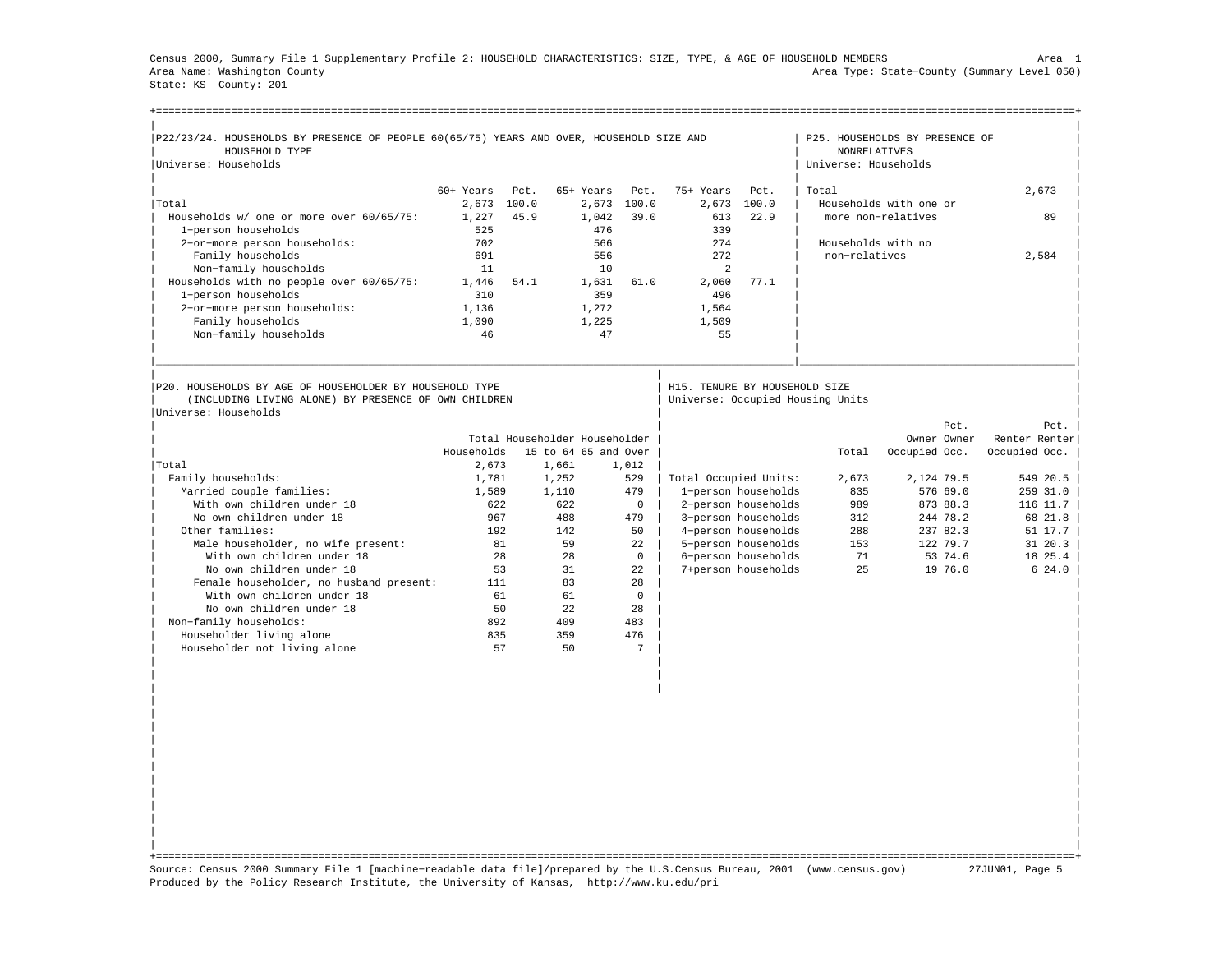Census 2000, Summary File 1 Supplementary Profile 3: RELATIONSHIP BY AGE (UNDER 18) AND TENURE BY HOUSEHOLD TYPE BY AGE Area 1 Area Name: Washington County Area Type: State−County (Summary Level 050) State: KS County: 201

+===================================================================================================================================================+| |

## | P29. RELATIONSHIP BY AGE FOR THE POPULATION UNDER 18 YEARS

| Universe: Population Under 18 Years |            |            |             |                                               |                       |              |       |              |                                   |
|-------------------------------------|------------|------------|-------------|-----------------------------------------------|-----------------------|--------------|-------|--------------|-----------------------------------|
|                                     |            |            |             | --------------In Households------------------ |                       |              |       |              | ----------Group Quarters--------- |
|                                     |            |            |             |                                               | $---Related Child---$ |              |       |              |                                   |
|                                     |            | Pop. in    | Householder |                                               | Other                 |              |       |              | Institution- Noninstitution-      |
|                                     | Total      | Households | or Spouse   | Own Child                                     | Relatives             | Nonrelatives | Total | alized Pop.  | alized Pop.                       |
| Under 18                            | 1,534      | 1,534      |             | 1,481                                         | 38                    | 15           | n     | <sup>n</sup> |                                   |
| Under 3                             | 225        | 225        |             | 211                                           | 13                    |              |       |              |                                   |
| 3 and 4 years                       | 142        | 142        |             | 139                                           |                       |              |       |              |                                   |
| 5 years                             | 74         | 74         |             | 71                                            |                       |              |       |              |                                   |
| 6 to 11 years                       | 519        | 519        |             | 502                                           | 15                    |              |       |              |                                   |
| 12 and 13 years                     | 186        | 186        |             | 182                                           |                       |              |       |              |                                   |
| 14 years                            | 91         | 91         |             | 85                                            |                       |              |       |              |                                   |
| 15 to 17 years                      | 297        | 297        |             | 291                                           |                       |              |       | $\Omega$     |                                   |
|                                     |            |            |             |                                               |                       |              |       |              |                                   |
| % Under 3                           | 14.7%      | 14.7%      |             | 14.2%                                         | 34.2%                 | 6.7%         | . 응   | . 응          | . 응                               |
| % 3 and 4 years                     | 9.3%       | 9.3%       |             | 9.4%                                          | 7.9%                  | $0.0$ $%$    | . 응   |              | . 응                               |
| % 5 years                           | 4.8%       | 4.8%       |             | 4.8%                                          | 2.6%                  | 13.3%        | . 응   | . ક          | . 응                               |
| % 6 to 11 years                     | 33.8%      | 33.8%      |             | 33.9%                                         | 39.5%                 | 13.3%        | . 응   | . 응          | . 응                               |
| % 12 and 13 years                   | $12.1$ $%$ | 12.1%      |             | 12.3%                                         | 7.9%                  | 6.7%         | . 응   | . 응          | . 응                               |
| % 14 years                          | 5.9%       | 5.9%       |             | 5.7%                                          | 2.6%                  | 33.3%        | . 응   | . 응          | $\cdot$ %                         |
| % 15 to 17 years                    | 19.4%      | 19.4%      |             | 19.6%                                         | 5.3%                  | 26.7%        | . 응   | . 응          | . 응                               |
|                                     |            |            |             |                                               |                       |              |       |              |                                   |

## H17. TENURE BY HOUSEHOLD TYPE (INCLUDING LIVING ALONE) BY AGE OF HOUSEHOLDER Universe: Occupied Housing Units

|                                |             |          | --Owner Occupied---                 |       |        |             |          | -Renter Occupied--                  |                |       |
|--------------------------------|-------------|----------|-------------------------------------|-------|--------|-------------|----------|-------------------------------------|----------------|-------|
|                                | Householder |          | Householder Householder Householder |       | Pct.   | Householder |          | Householder Householder Householder |                | Pct.  |
|                                | Any Age     | 15 to 34 | 35 to 64                            | $65+$ | $65+$  | Any Age     | 15 to 34 | 35 to 64                            | $65+$          | $65+$ |
| Family households:             | 1,521       | 151      | 871                                 | 499   | 32.8   | 260         | 81       | 149                                 | 30             | 11.5  |
| Married-couple family:         | 1,385       | 132      | 801                                 | 452   | 32.6   | 204         | 58       | 119                                 | 27             | 13.2  |
| Other family:                  | 136         | 19       | 70                                  | 47    | 34.6   | 56          | 23       | 30                                  |                | 5.4   |
| Male householder, no wife      | 64          |          | 34                                  | 21    | 32.8   | 17          |          |                                     |                | 5.9   |
| Female householder, no husband | 72          | 10       | 36                                  | 26    | 36.1   | 39          | 14       | 23                                  | $\mathfrak{D}$ | 5.1   |
| Nonfamily households:          | 603         | 56       | 176                                 | 371   | 61.5   | 289         | 73       | 104                                 | 112            | 38.8  |
| Male householder:              | 272         | 45       | 116                                 | 111   | 40.8   | 148         | 49       | 70                                  | 29             | 19.6  |
| Living alone                   | 251         | 38       | 106                                 | 107   | 42.6   | 123         | 36       | 60                                  | 27             | 22.0  |
| Not living alone               | 21          |          | 10                                  |       | 4 19.0 | 25          | 13       | 10                                  | 2              | 8.0   |
| Female householder:            | 331         |          | 60                                  | 260   | 78.5   | 141         | 24       | 34                                  | 83             | 58.9  |
| Living alone                   | 325         |          | 56                                  | 260   | 80.0   | 136         | 20       | 34                                  | 82             | 60.3  |
| Not living alone               |             |          |                                     |       | 0.0    |             |          |                                     |                | 20.0  |

| | | | | | | | | | | | | | | | | | | |

|\_\_\_\_\_\_\_\_\_\_\_\_\_\_\_\_\_\_\_\_\_\_\_\_\_\_\_\_\_\_\_\_\_\_\_\_\_\_\_\_\_\_\_\_\_\_\_\_\_\_\_\_\_\_\_\_\_\_\_\_\_\_\_\_\_\_\_\_\_\_\_\_\_\_\_\_\_\_\_\_\_\_\_\_\_\_\_\_\_\_\_\_\_\_\_\_\_\_\_\_\_\_\_\_\_\_\_\_\_\_\_\_\_\_\_\_\_\_\_\_\_\_\_\_\_\_\_\_\_\_\_\_\_\_\_\_\_\_\_\_\_\_\_\_\_\_\_| | | | |

| | +===================================================================================================================================================+ Source: Census 2000 Summary File 1 [machine−readable data file]/prepared by the U.S.Census Bureau, 2001 (www.census.gov) 27JUN01, Page 6 Produced by the Policy Research Institute, the University of Kansas, http://www.ku.edu/pri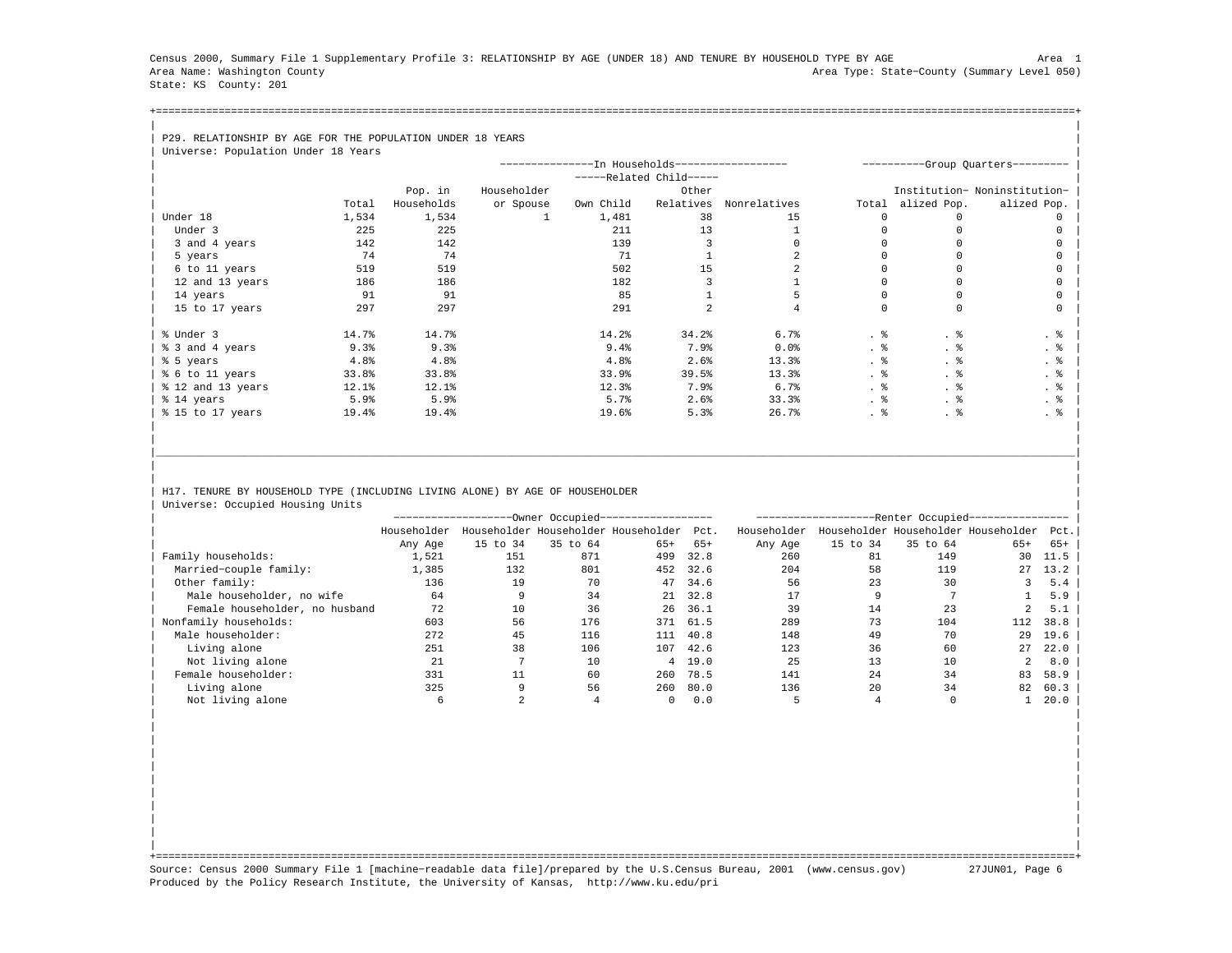State: KS County: 201

| .<br>v |  |
|--------|--|
|        |  |

| Table PCT16. GROUP OUARTERS POPULATION BY GROUP OUARTERS TYPE         |              |                                                    |                |
|-----------------------------------------------------------------------|--------------|----------------------------------------------------|----------------|
| Universe: Population in group quarters (Total*: 204)                  |              |                                                    |                |
|                                                                       |              |                                                    |                |
| Institutionalized population:                                         |              | 181  Noninstitutionalized population:              | 23             |
| Correctional institutions:                                            | $^{\circ}$   | College dormitories (college GO on and off campus) | 0 <sup>1</sup> |
| Federal prisons and detention centers                                 | $\Omega$     | Military quarters:                                 | $\circ$        |
| Halfway houses                                                        | $\Omega$     | On base:                                           | $\Omega$       |
| Local jails, police lockups, etc.                                     | $\Omega$     | Barracks and other GO for military personnel       | $\circ$        |
| Military disciplinary barracks                                        | $\Omega$     | Transient quarters for temporary residents         | $\circ$        |
| State prisons                                                         | $\Omega$     | Military ships                                     | $\Omega$       |
| Other types of correctional institutions                              | $\Omega$     | Group homes:                                       | 23             |
| Nursing homes                                                         | 152          | Homes or halfway houses for drug/alcohol abuse     | $\circ$        |
| Hospitals/wards, hospices, and schools for the handicapped:           | 29           | Homes for the mentally ill                         | $\Omega$       |
| Hospitals/wards and hospices for chronically ill:                     | $\Omega$     | Homes for the mentally retarded                    | 23             |
| Hospices or homes for chronically ill                                 | $\Omega$     | Homes for the physically handicapped               | $\circ$        |
| Military hospitals or wards for chronically ill                       | $\circ$      | Other group homes                                  | $\circ$        |
| Other hospitals or wards for chronically ill                          | $\Omega$     | Religious group quarters                           | $\Omega$       |
| Hospitals or wards for drug/alcohol abuse                             | $\Omega$     | Workers' dormitories:                              | $\Omega$       |
| Mental (Psychiatric) hospitals or wards                               | $\Omega$     | Agriculture workers' dormitories on farms          | $\Omega$       |
| Schools, hospitals, or wards for the mentally retarded                | $\Omega$     | Job Corps and vocational training facilities       | $\Omega$       |
| Schools, hospitals, or wards for the physically handicapped:          | 29           | Other workers' dormitories                         | $\Omega$       |
| Institutions for the deaf                                             | $\Omega$     | Crews of maritime vessels                          | $\Omega$       |
| Institutions for the blind                                            | $\Omega$     | Other nonhousehold living situations               |                |
| Orthopedic wards/institutions for the physically handicapped          | 29           | Other noninstitutional group quarters              |                |
| Wards in general hospitals for patients with no usual home elsewhere  | $\mathbf{0}$ |                                                    |                |
| Wards in military hospitls for patients with no usual home elsewhere  | $\Omega$     |                                                    |                |
| Juvenile institutions:                                                | $^{\circ}$   |                                                    |                |
| Long-term care:                                                       | $\Omega$     |                                                    |                |
| Homes for abused, dependent, and neglected children                   | $\Omega$     |                                                    |                |
| Residential treatment centers for emotionally disturbed children      | $\Omega$     |                                                    |                |
| Training schools for juvenile delinquents                             | $\Omega$     |                                                    |                |
| Short-term care, detention or diagnostic centers for delinquent chdrn | $^{\circ}$   |                                                    |                |
| Type of juvenile institution unknown                                  | $\Omega$     |                                                    |                |
|                                                                       |              |                                                    |                |

|<br>|\*The group quarters population forms 3.1% of the area's total population.

|Table PCT17. GROUP QUARTERS POPULATION BY SEX BY AGE BY GROUP QUARTERS TYPE | |Universe: Population in group quarters (Total: 204) |

|                                            |              |      | ----------All Ages--------- |      |          | $---Under 18---$ |      | $---18$ to $64---$ |      | $-65$ and over- |
|--------------------------------------------|--------------|------|-----------------------------|------|----------|------------------|------|--------------------|------|-----------------|
|                                            |              |      | ----Male---- ---Female---   |      | Male     | Female           | Male | Female             | Male | Female          |
| All types of group quarters:               |              | 58   |                             | 146  | $\Omega$ |                  | 11   | 19                 | 47   | 127             |
| as a percent of total GQ population        | 28.4         |      |                             | 71.6 | 0.0      | 0.0              | 5.4  | 9.3                | 23.0 | 62.3            |
|                                            | No.          | Pct  | No.                         | Pct  |          |                  |      |                    |      |                 |
| Institutionalized population:              | 50           | 24.5 | 131                         | 64.2 |          |                  |      |                    | 47   | 126             |
| Correctional institutions                  | $\circ$      | 0.0  | $^{\circ}$                  | 0.0  |          |                  |      |                    |      |                 |
| Nursing homes                              | 37           | 18.1 | 115                         | 56.4 |          |                  |      |                    | 34   | 110             |
| Hosp./wards & hospices for chronically ill | $\circ$      | 0.0  | $\Omega$                    | 0.0  |          |                  |      |                    |      |                 |
| Mental (Psychiatric) hospitals/wards       | $\mathbf{0}$ | 0.0  | $\mathbf{0}$                | 0.0  |          |                  |      |                    |      |                 |
| Juvenile institutions                      | $\circ$      | 0.0  | $\Omega$                    | 0.0  |          |                  |      |                    |      |                 |
| All Other institutions (see Table PCT16)   | 13           | 6.4  | 16                          | 7.8  |          |                  |      |                    | 13   | 16              |
| Noninstitutionalized population:           | 8            | 3.9  | 15                          | 7.4  |          |                  |      | 14                 |      |                 |
| College dormitories (GQ on & off campus)   | $\mathbf{0}$ | 0.0  | $\mathbf{0}$                | 0.0  |          |                  |      |                    |      |                 |
| Military quarters                          | $\mathbf{0}$ | 0.0  | $^{\circ}$                  | 0.0  |          |                  |      |                    |      |                 |
| Other noninstitutional group quarters      | 8            | 3.9  | 15                          | 7.4  | $\Omega$ | $\Omega$         | 8    | 14                 |      |                 |

|\_\_\_\_\_\_\_\_\_\_\_\_\_\_\_\_\_\_\_\_\_\_\_\_\_\_\_\_\_\_\_\_\_\_\_\_\_\_\_\_\_\_\_\_\_\_\_\_\_\_\_\_\_\_\_\_\_\_\_\_\_\_\_\_\_\_\_\_\_\_\_\_\_\_\_\_\_\_\_\_\_\_\_\_\_\_\_\_\_\_\_\_\_\_\_\_\_\_\_\_\_\_\_\_\_\_\_\_\_\_\_\_\_\_\_\_\_\_\_\_\_\_\_\_\_\_\_\_\_\_\_\_\_\_\_\_\_\_\_\_\_\_\_\_\_\_\_|

+===================================================================================================================================================+ Source: Census 2000 Summary File 1 [machine−readable data file]/prepared by the U.S.Census Bureau, 2001 (www.census.gov) 27JUN01, Page 7 Produced by the Policy Research Institute, the University of Kansas, http://www.ku.edu/pri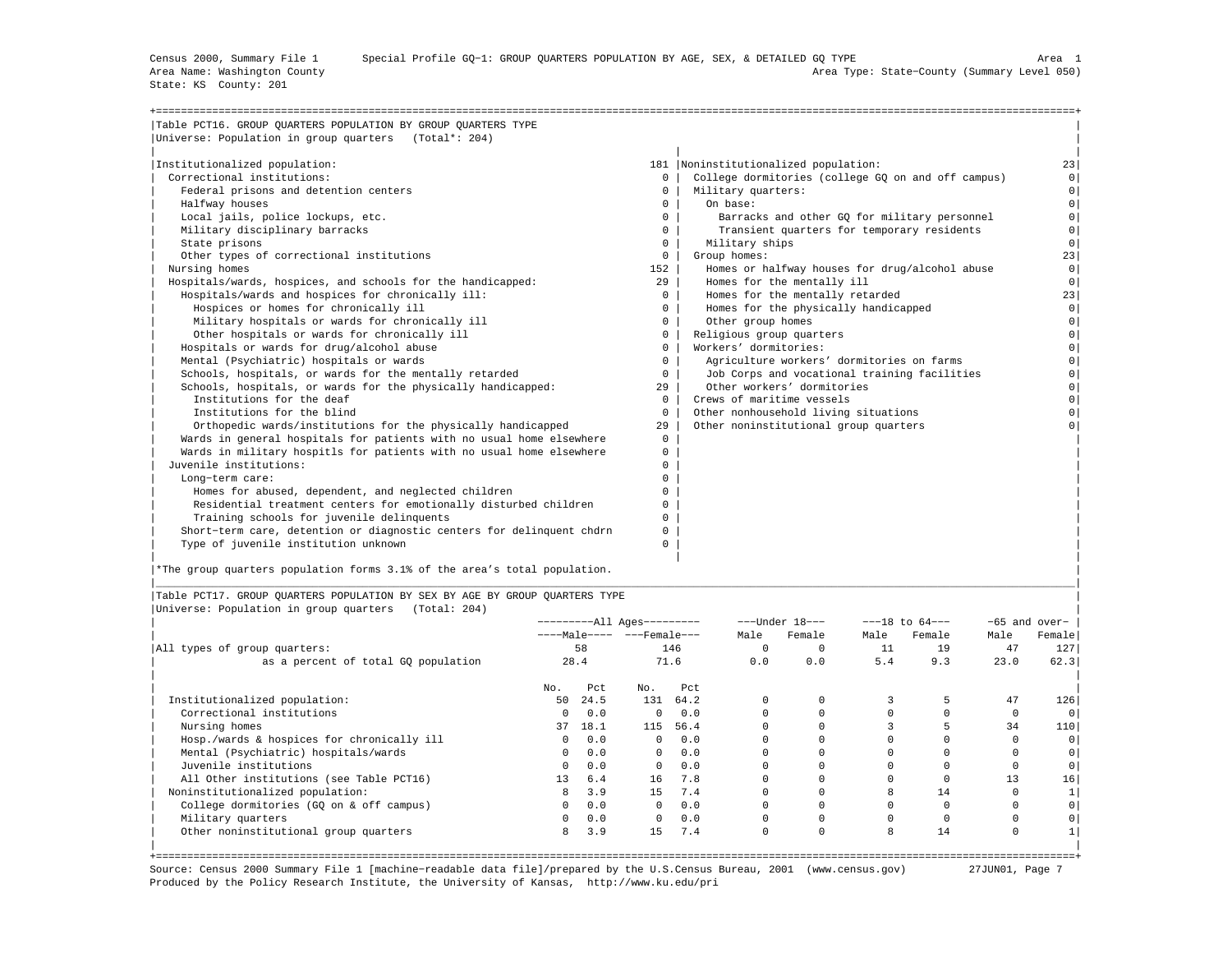Census 2000, Summary File 1 Special Profile GQ−2: GROUP QUARTERS POPULATION BY AGE, SEX & RACE (1ST THREE CATEGORIES) Area 1 Area Name: Washington County Area Type: State−County (Summary Level 050) State: KS County: 201

+===================================================================================================================================================+|Table PCT17A. GROUP QUARTERS POPULATION BY SEX BY AGE BY GROUP QUARTERS TYPE (PERSONS WHO ARE WHITE ALONE) | |Universe: Population in group quarters (204 persons, 3.3% of the total population for this category) |

|                                            |              |      |                       |          |          | ---Under 18--- |      | $---18$ to $64---$ |      | $-65$ and over- |
|--------------------------------------------|--------------|------|-----------------------|----------|----------|----------------|------|--------------------|------|-----------------|
|                                            |              |      | $---Male--- - -Frame$ |          | Male     | Female         | Male | Female             | Male | Female          |
|                                            | No.          | Pct  | No.                   | Pct      |          |                |      |                    |      |                 |
| All types of group quarters:               | 58           | 28.4 | 146                   | 71.6     | $\Omega$ |                | 11   | 19                 | 47   | 127             |
| Institutionalized population:              | 50           | 24.5 |                       | 131 64.2 | $\Omega$ |                |      |                    | 47   | 126             |
| Correctional institutions                  | $\Omega$     | 0.0  | $\Omega$              | 0.0      |          |                |      |                    |      | 0               |
| Nursing homes                              | 37           | 18.1 | 115                   | 56.4     |          |                |      |                    | 34   | 110             |
| Hosp./wards & hospices for chronically ill | $\Omega$     | 0.0  | $\Omega$              | 0.0      |          |                |      |                    |      | 0               |
| Mental (Psychiatric) hospitals/wards       | $\Omega$     | 0.0  | $\mathbf{0}$          | 0.0      |          |                |      |                    |      | 0               |
| Juvenile institutions                      | $\Omega$     | 0.0  | $\Omega$              | 0.0      |          |                |      |                    |      | 0               |
| All Other institutions (see Table PCT16)   | 13           | 6.4  | 16                    | 7.8      |          |                |      |                    | 13   | 16              |
| Noninstitutionalized population:           | 8            | 3.9  | 15                    | 7.4      |          |                | 8    | 14                 |      |                 |
| College dormitories (GO on & off campus)   | $\mathbf{0}$ | 0.0  | $\Omega$              | 0.0      |          |                |      |                    |      | $\circ$         |
| Military quarters                          | $^{\circ}$   | 0.0  | $\Omega$              | 0.0      | 0        |                |      |                    |      |                 |
| Other noninstitutional group quarters      | 8            | 3.9  | 15                    | 7.4      | 0        |                | 8    | 14                 |      |                 |

|Table PCT17B. GROUP QUARTERS POPULATION BY SEX BY AGE BY GROUP QUARTERS TYPE (PERSONS WHO ARE BLACK OR AFRICAN−AMERICAN ALONE) | |Universe: Population in group quarters (0 persons, 0.0% of the total population for this category) |

|                                            |          |     | -----------All Ages--------- |     |      | ---Under 18--- |      | $---18$ to $64---$ |      | -65 and over- |
|--------------------------------------------|----------|-----|------------------------------|-----|------|----------------|------|--------------------|------|---------------|
|                                            |          |     | $---Male--- - - - Female---$ |     | Male | Female         | Male | Female             | Male | Female        |
|                                            | No.      | Pct | No.                          | Pct |      |                |      |                    |      |               |
| All types of group quarters:               | $\Omega$ |     | $\Omega$                     |     |      |                |      |                    |      |               |
| Institutionalized population:              |          |     |                              |     |      |                |      |                    |      |               |
| Correctional institutions                  | $\circ$  |     | $\mathbf{0}$                 |     |      |                |      |                    |      |               |
| Nursing homes                              |          |     |                              |     |      |                |      |                    |      |               |
| Hosp./wards & hospices for chronically ill |          |     |                              |     |      |                |      |                    |      |               |
| Mental (Psychiatric) hospitals/wards       | 0        |     |                              |     |      |                |      |                    |      |               |
| Juvenile institutions                      |          |     |                              |     |      |                |      |                    |      |               |
| All Other institutions (see Table PCT16)   |          |     |                              |     |      |                |      |                    |      |               |
| Noninstitutionalized population:           | 0        |     | 0                            |     |      |                |      |                    |      |               |
| College dormitories (GO on & off campus)   |          |     |                              |     |      |                |      |                    |      |               |
| Military quarters                          |          |     |                              |     |      |                |      |                    |      |               |
| Other noninstitutional group quarters      |          |     |                              |     |      |                |      |                    |      |               |

|\_\_\_\_\_\_\_\_\_\_\_\_\_\_\_\_\_\_\_\_\_\_\_\_\_\_\_\_\_\_\_\_\_\_\_\_\_\_\_\_\_\_\_\_\_\_\_\_\_\_\_\_\_\_\_\_\_\_\_\_\_\_\_\_\_\_\_\_\_\_\_\_\_\_\_\_\_\_\_\_\_\_\_\_\_\_\_\_\_\_\_\_\_\_\_\_\_\_\_\_\_\_\_\_\_\_\_\_\_\_\_\_\_\_\_\_\_\_\_\_\_\_\_\_\_\_\_\_\_\_\_\_\_\_\_\_\_\_\_\_\_\_\_\_\_\_\_|

|Table PCT17H. GROUP QUARTERS POPULATION BY SEX BY AGE BY GROUP QUARTERS TYPE (PERSONS OF ANY RACE WHO ARE HISPANIC OR LATINO) | |Universe: Population in group quarters (0 persons, 0.0% of the total population for this category) |

|                                            |          |      | $------All Aqes------$         |        |      | ---Under 18--- |      | $---18$ to $64---$ | $-65$ and over- |        |
|--------------------------------------------|----------|------|--------------------------------|--------|------|----------------|------|--------------------|-----------------|--------|
|                                            |          |      | $---Male--- -  ---$ Female --- |        | Male | Female         | Male | Female             | Male            | Female |
|                                            | No.      | Pct. | No.                            | Pct.   |      |                |      |                    |                 |        |
| All types of group quarters:               | $\Omega$ |      | $\Omega$                       |        |      |                |      |                    |                 |        |
| Institutionalized population:              | $\Omega$ |      | $\mathbf{0}$                   | $\sim$ |      |                |      |                    |                 |        |
| Correctional institutions                  |          |      |                                |        |      |                |      |                    |                 |        |
| Nursing homes                              |          |      |                                |        |      |                |      |                    |                 |        |
| Hosp./wards & hospices for chronically ill |          |      | $\Omega$                       |        |      |                |      |                    |                 |        |
| Mental (Psychiatric) hospitals/wards       |          |      |                                |        |      |                |      |                    |                 |        |
| Juvenile institutions                      |          |      |                                |        |      |                |      |                    |                 |        |
| All Other institutions (see Table PCT16)   |          |      |                                |        |      |                |      |                    |                 |        |
| Noninstitutionalized population:           |          |      | $\Omega$                       |        |      |                |      |                    |                 |        |
| College dormitories (GQ on & off campus)   |          |      |                                |        |      |                |      |                    |                 |        |
| Military quarters                          |          |      |                                |        |      |                |      |                    |                 |        |
| Other noninstitutional group quarters      | $\Omega$ |      | $\Omega$                       |        |      |                |      |                    |                 |        |

Source: Census 2000 Summary File 1 [machine−readable data file]/prepared by the U.S.Census Bureau, 2001 (www.census.gov) 27JUN01, Page 8 Produced by the Policy Research Institute, the University of Kansas, http://www.ku.edu/pri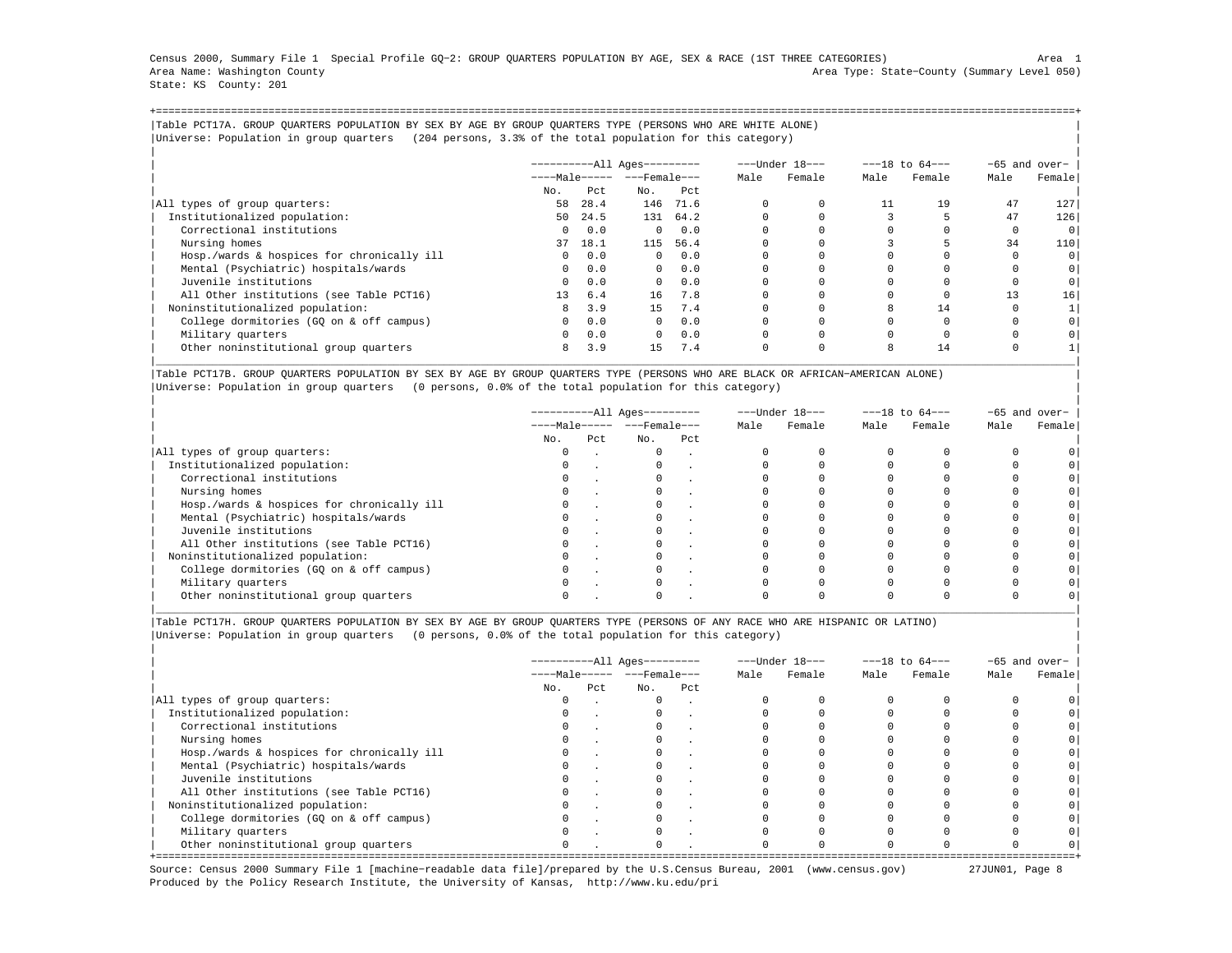Census 2000, Summary File 1 Special Profile GQ−3: GROUP QUARTERS POPULATION BY AGE, SEX & RACE (NEXT THREE CATEGORIES) Area 1 Area Name: Washington County Area Type: State−County (Summary Level 050) State: KS County: 201

+===================================================================================================================================================+|Table PCT17D. GROUP QUARTERS POPULATION BY SEX BY AGE BY GROUP QUARTERS TYPE (PERSONS WHO ARE ASIAN ALONE) | |Universe: Population in group quarters (0 persons, 0.0% of the total population for this category) |

|                                            | $------All Aqes------$ |     |                         |     |      | ---Under 18--- | $---18$ to $64---$ |        | -65 and over- |         |
|--------------------------------------------|------------------------|-----|-------------------------|-----|------|----------------|--------------------|--------|---------------|---------|
|                                            |                        |     | $---Male--- - - Female$ |     | Male | Female         | Male               | Female | Male          | Female  |
|                                            | No.                    | Pct | No.                     | Pct |      |                |                    |        |               |         |
| All types of group quarters:               |                        |     | $\mathbf{0}$            |     |      |                |                    |        |               |         |
| Institutionalized population:              |                        |     |                         |     |      |                |                    |        |               |         |
| Correctional institutions                  |                        |     |                         |     |      |                |                    |        |               | $\circ$ |
| Nursing homes                              |                        |     |                         |     |      |                |                    |        |               |         |
| Hosp./wards & hospices for chronically ill |                        |     |                         |     |      |                |                    |        |               | $\circ$ |
| Mental (Psychiatric) hospitals/wards       |                        |     |                         |     |      |                |                    |        |               | $\circ$ |
| Juvenile institutions                      |                        |     |                         |     |      |                |                    |        |               | $\circ$ |
| All Other institutions (see Table PCT16)   |                        |     |                         |     |      |                |                    |        |               |         |
| Noninstitutionalized population:           |                        |     |                         |     |      |                |                    |        |               | $\circ$ |
| College dormitories (GO on & off campus)   |                        |     |                         |     |      |                |                    |        |               | $\circ$ |
| Military quarters                          |                        |     | $\Omega$                |     |      |                |                    |        |               |         |
| Other noninstitutional group quarters      |                        |     |                         |     |      |                |                    |        |               |         |

|Table PCT17C. GROUP QUARTERS POPULATION BY SEX BY AGE BY GROUP QUARTERS TYPE (PERSONS WHO ARE AMERICAN INDIAN AND ALASKA NATIVE ALONE) | |Universe: Population in group quarters (0 persons, 0.0% of the total population for this category) |

|                                            | ----------All Ages--------- |     |                                |        |      | ---Under 18--- | $---18$ to $64---$ |        | $-65$ and over- |        |
|--------------------------------------------|-----------------------------|-----|--------------------------------|--------|------|----------------|--------------------|--------|-----------------|--------|
|                                            |                             |     | $---Male--- -  ---$ Female --- |        | Male | Female         | Male               | Female | Male            | Female |
|                                            | No.                         | Pct | No.                            | Pct    |      |                |                    |        |                 |        |
| All types of group quarters:               | 0                           |     | $\mathbf{0}$                   | $\sim$ |      |                |                    |        |                 |        |
| Institutionalized population:              | 0                           |     |                                |        |      |                |                    |        |                 |        |
| Correctional institutions                  | $\Omega$                    |     |                                |        |      |                |                    |        |                 |        |
| Nursing homes                              |                             |     |                                |        |      |                |                    |        |                 |        |
| Hosp./wards & hospices for chronically ill |                             |     |                                |        |      |                |                    |        |                 |        |
| Mental (Psychiatric) hospitals/wards       |                             |     |                                |        |      |                |                    |        |                 |        |
| Juvenile institutions                      | $\Omega$                    |     |                                |        |      |                |                    |        |                 |        |
| All Other institutions (see Table PCT16)   |                             |     |                                |        |      |                |                    |        |                 |        |
| Noninstitutionalized population:           |                             |     |                                |        |      |                |                    |        |                 |        |
| College dormitories (GQ on & off campus)   |                             |     |                                |        |      |                |                    |        |                 |        |
| Military quarters                          | $\Omega$                    |     |                                |        |      |                |                    |        |                 |        |
| Other noninstitutional group quarters      |                             |     |                                |        |      |                |                    |        |                 |        |

|Table PCT17E. GROUP QUARTERS POPULATION BY SEX BY AGE BY GROUP QUARTERS TYPE (PERSONS WHO ARE NATIVE HAWAIIAN AND OTHER PACIFIC ISLANDER ALONE) | |Universe: Population in group quarters (0 persons, .% of the total population for this category) |

|                                            |          |      | ----------All Ages---------  |     | ---Under 18--- |        | $---18$ to $64---$ |        | -65 and over- |        |
|--------------------------------------------|----------|------|------------------------------|-----|----------------|--------|--------------------|--------|---------------|--------|
|                                            |          |      | $---Male--- - - - Female---$ |     | Male           | Female | Male               | Female | Male          | Female |
|                                            | No.      | Pct. | No.                          | Pct |                |        |                    |        |               |        |
| All types of group quarters:               | 0        |      | $\Omega$                     |     |                |        |                    |        |               |        |
| Institutionalized population:              | $\Omega$ |      |                              |     |                |        |                    |        |               |        |
| Correctional institutions                  |          |      |                              |     |                |        |                    |        |               |        |
| Nursing homes                              |          |      |                              |     |                |        |                    |        |               |        |
| Hosp./wards & hospices for chronically ill | $\Omega$ |      |                              |     |                |        |                    |        |               |        |
| Mental (Psychiatric) hospitals/wards       | 0        |      |                              |     |                |        |                    |        |               |        |
| Juvenile institutions                      |          |      |                              |     |                |        |                    |        |               |        |
| All Other institutions (see Table PCT16)   |          |      |                              |     |                |        |                    |        |               |        |
| Noninstitutionalized population:           | $\Omega$ |      |                              |     |                |        |                    |        |               |        |
| College dormitories (GQ on & off campus)   |          |      |                              |     |                |        |                    |        |               |        |
| Military quarters                          |          |      |                              |     |                |        |                    |        |               |        |
| Other noninstitutional group quarters      | $\Omega$ |      | $\Omega$                     |     |                |        |                    |        |               |        |

Source: Census 2000 Summary File 1 [machine−readable data file]/prepared by the U.S.Census Bureau, 2001 (www.census.gov) 27JUN01, Page 9 Produced by the Policy Research Institute, the University of Kansas, http://www.ku.edu/pri